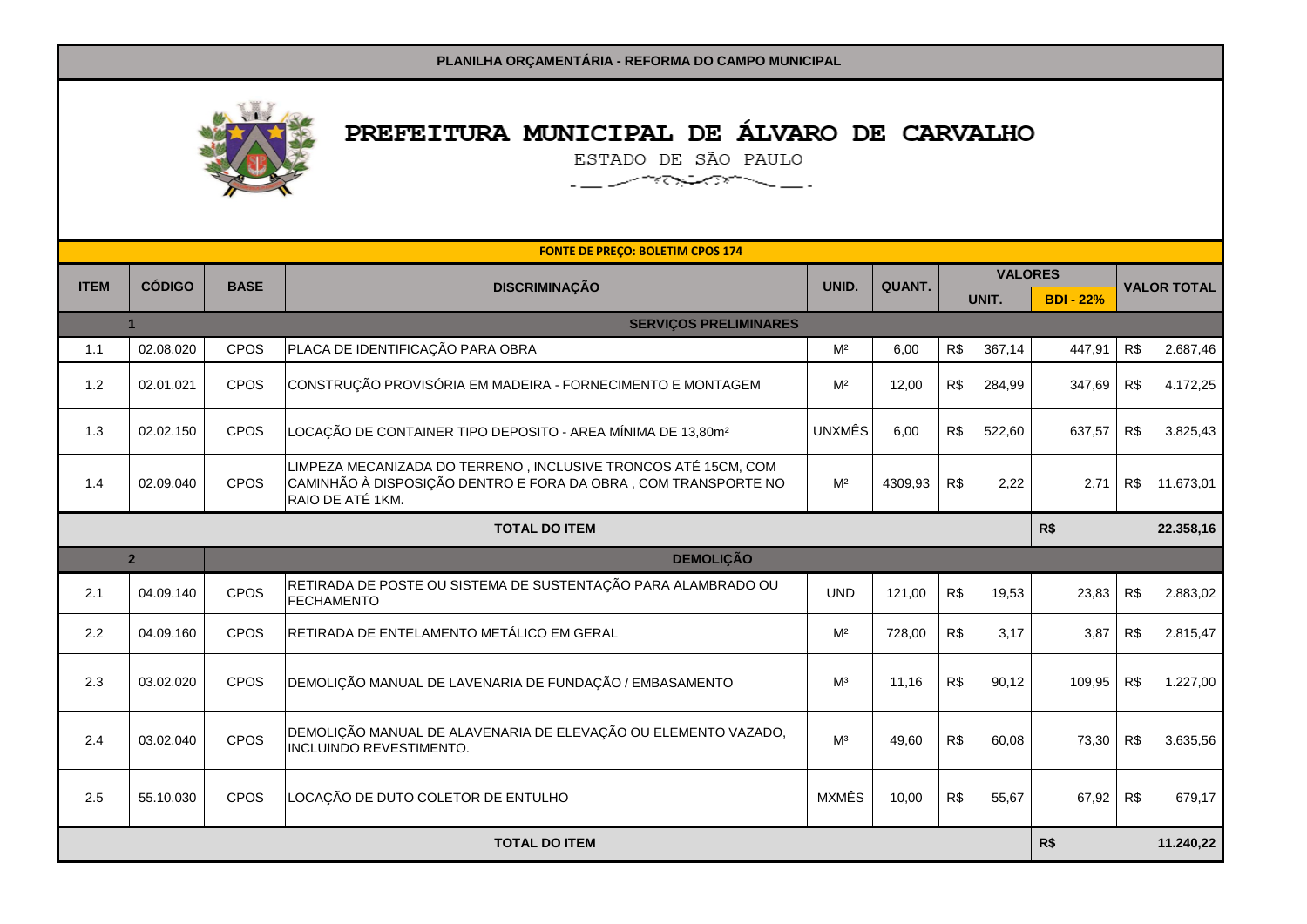|                      | $\overline{3}$               | <b>MURO DE DIVISA</b> |                                                                            |                |         |     |        |          |     |            |
|----------------------|------------------------------|-----------------------|----------------------------------------------------------------------------|----------------|---------|-----|--------|----------|-----|------------|
| <b>BROCA</b><br>3.1  | 12.01.020                    | <b>CPOS</b>           | BROCA EM CONCRETO ARMADO DIÂMETRO DE 20CM - COMPLETA                       | M              | 516,00  | R\$ | 47,80  | 58,32    | R\$ | 30.091,06  |
| <b>VIGA BALDRAME</b> |                              |                       |                                                                            |                |         |     |        |          |     |            |
| 3.2                  | 06.02.020                    | CPOS                  | ESCAVAÇÃO MANUAL EM SOLO DE 1ª E 2ª CATEGORIA EM VALA OU CAVA ATÉ<br>1.50M | M <sup>3</sup> | 107,50  | R\$ | 45,06  | 54,97    | R\$ | 5.909,62   |
| 3.3                  | 09.01.020                    | <b>CPOS</b>           | FORMA EM MADEIRA COMUM PARA FUNDAÇÃO                                       | M <sup>2</sup> | 258,00  | R\$ | 62,99  | 76,85    | R\$ | 19.826,73  |
| 3.4                  | 11.18.040                    | <b>CPOS</b>           | LASTRO DE PEDRA BRITADA                                                    | M <sup>3</sup> | 6,45    | R\$ | 110,42 | 134,71   | R\$ | 868,89     |
| 3.5                  | 10.01.040                    | <b>CPOS</b>           | ARMADURA EM BARRA DE AÇO CA-50 (A OU B ) FCK=500MPA                        | ΚG             | 1061,24 | R\$ | 6,87   | 8,38     | R\$ | 8.894,68   |
| 3.6                  | 10.01.060                    | CPOS                  | ARMADURA EM BARRA DE AÇO CA-60 (A OU B) FCK=600MPA                         | KG             | 364,28  | R\$ | 7,42   | 9,05     | R\$ | 3.297,61   |
| 3.7                  | 11.01.130                    | CPOS                  | CONCRETO USINADO, FCK=25,00MPA                                             | M <sup>3</sup> | 17,20   | R\$ | 258,97 | 315,94   | R\$ | 5.434,23   |
|                      | <b>ALVENARIA DE ELEVAÇÃO</b> |                       |                                                                            |                |         |     |        |          |     |            |
| 3.8                  | 14.10.121                    | CPOS                  | ALVENARIA DE BLOCO DE CONCRETO DE VEDAÇÃO DE 19X19X39CM - CLASSE<br>C.     | M <sup>2</sup> | 946,00  | R\$ | 59,30  | 72,35    | R\$ | 68.439,32  |
| 3.9                  | 17.02.020                    | CPOS                  | <b>CHAPISCO</b>                                                            | M <sup>2</sup> | 1892,00 | R\$ | 4,89   | 5,97     | R\$ | 11.287,29  |
| 3.10                 | 17.02.120                    | <b>CPOS</b>           | <b>EMBOÇO COMUM</b>                                                        | M <sup>2</sup> | 1892,00 | R\$ | 14,95  | 18,24    | R\$ | 34.508,19  |
|                      | <b>CANALETA DE AMARRAÇÃO</b> |                       |                                                                            |                |         |     |        |          |     |            |
| 3.11                 | 09.01.020                    | CPOS                  | FORMA EM MADEIRA COMUM PARA FUNDAÇÃO                                       | M <sup>2</sup> | 215,00  | R\$ | 62,99  | 76,85    | R\$ | 16.522,28  |
| 3.12                 | 10.01.040                    | CPOS                  | ARMADURA EM BARRA DE AÇO CA-50 (A OU B) FCK=500MPA                         | KG             | 1061,24 | R\$ | 6,87   | 8,38     | R\$ | 8.894,68   |
| 3.13                 | 11.01.130                    | <b>CPOS</b>           | CONCRETO USINADO, FCK=25,00MPA                                             | M <sup>3</sup> | 17,20   | R\$ | 258,97 | 315,94   | R\$ | 5.434,23   |
| 3.14                 | 14.20.020                    | <b>CPOS</b>           | CIMALHA EM CONCRETO COM PINGADEIRA                                         | M              | 430,00  | R\$ | 7,90   | 9,64     | R\$ | 4.144,34   |
| 3.15                 | 24.02.080                    | <b>CPOS</b>           | PORTA/PORTÃO DE ABRIR EM VENEZIANA DE FERRO SOB MEDIDA                     | M <sup>2</sup> | 20,00   | R\$ | 922,76 | 1.125,77 | R\$ | 22.515,34  |
|                      |                              |                       | <b>TOTAL DO ITEM</b>                                                       |                |         |     |        | R\$      |     | 246.068,48 |
|                      | $\overline{\mathbf{4}}$      |                       | <b>PISO INTERTRAVADO</b>                                                   |                |         |     |        |          |     |            |
| 4.1                  | 06.02.020                    | <b>CPOS</b>           | ESCAVAÇÃO MANUAL EM SOLO DE 1ª E 2ª CATEGORIA EM VALA OU CAVA ATÉ<br>1.50M | M <sup>3</sup> | 1520,00 | R\$ | 45,06  | 54,97    | R\$ | 83.559,26  |
| 4.2                  | 07.01.020                    | <b>CPOS</b>           | ESCAVAÇÃO E CARGA MECANIZADA EM SOLO DE 1ª CATEGORIA, EM CAMPO<br>ABERTO.  | M <sup>3</sup> | 350,00  | R\$ | 8,58   | 10,47    | R\$ | 3.663,66   |
| 4.3                  | 07.11.020                    | <b>CPOS</b>           | REATERRO COMPACTADO MECANIZADO VALA OU CAVA COM COMPACTADOR                | M <sup>3</sup> | 157,50  | R\$ | 4,62   | 5,64     | R\$ | 887,73     |